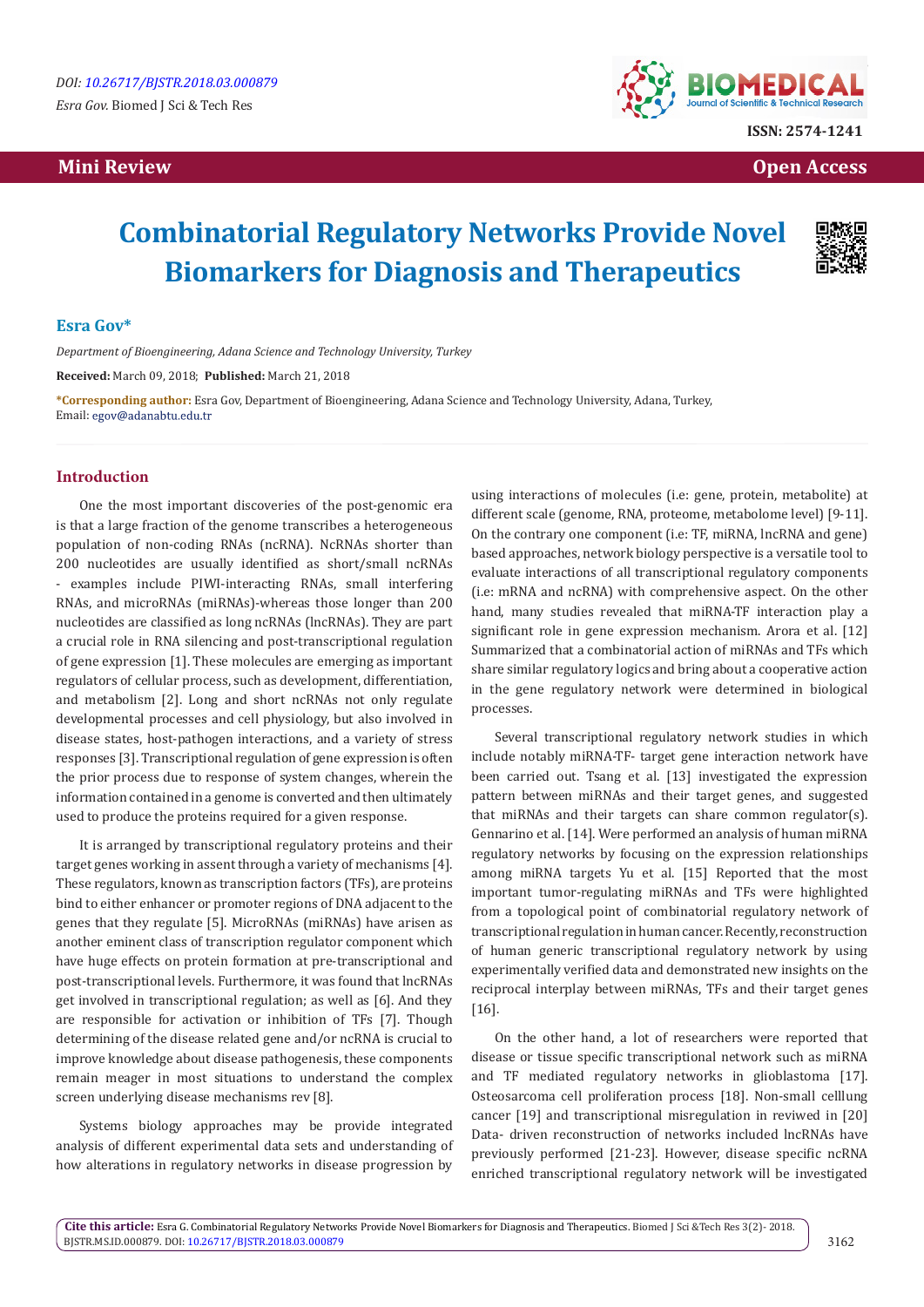to identify RNA biomarkers for diagnosis and treatment by using systems biology perspective. Publicly available databases of noncoding RNA such as miRBase [24], MiRDB [25] and ChIPBase [26] for miRNAs, LNCipedia.org [27] lncRNAdb [28] and NONCODE [29], for lncRNAs can be used for construction of integrative transcriptional regulatory network.

### **Conclusion**

The crucial aim for the further studies is to develop tools and databases to identify putative functional and pathological interactions between ncRNAs, TFs and their target genes associated with various diseases. Integration of multiple data (i.e: gene expression, ncRNA and interactions data) allows us to create more holistic aspect of the disease active transcriptional regulatory networks, namely ncRNA-enriched disease networks. This can lead us to understand properties of TF-miRNA-lncRNA- their targets regulatory mechanisms and role of ncRNAs in large gene expression regulatory network. Integrative and systematic analysis of ncRNA enriched transcriptional regulation is key element to detect more reliable RNA biomarkers for diagnosis and treatment strategies.

Moreover, the discovery of novel ncRNAs, as well as their prominent role in disease specific transcriptional regulation has accentuated with respect to identify diagnostic and therapeutic targets, but to fully understand how these RNAs contribute to gene expression need to be experimental studies. Identification of the proteins and pathways regulated by these miRNA and lncRNA is likely to provide novel insights into disease pathogenesis provide novel biomarker for disease diagnosis and determine novel drug targets for therapeutic applications. However, complicated gene expression mechanisms can be solved with RNA molecules which open new exciting avenues, as our understanding of RNAs' role improves, RNA world represent us amazing knowledge.

#### **Acknowledgment**

Support by Adana Science and Technology University Scientific Research Projects Committee (BAPKO) in the context of the project 17103030.

#### **References**

- 1. [Bartel DP \(2004\) MicroRNAs: genomics, biogenesis, mechanism, and](https://www.ncbi.nlm.nih.gov/pubmed/14744438)  [function. Cell 116\(2\): 281-297.](https://www.ncbi.nlm.nih.gov/pubmed/14744438)
- 2. [Papait R, Kunderfranco P, Stirparo GG, Latronico MV, Condorelli G](https://link.springer.com/article/10.1007/s12265-013-9488-6)  [\(2013\) Long noncoding RNA: a new player of heart failure ? Journal of](https://link.springer.com/article/10.1007/s12265-013-9488-6)  [cardiovascular translational research 6\(6\): 876-883.](https://link.springer.com/article/10.1007/s12265-013-9488-6)
- 3. [Amaral PP, Dinger ME, Mattick JS \(2013\) Non-coding RNAs in](https://www.ncbi.nlm.nih.gov/pubmed/23709461)  [homeostasis, disease and stress responses: an evolutionary perspective.](https://www.ncbi.nlm.nih.gov/pubmed/23709461)  [Briefings in functional genomics 12\(3\): 254-278.](https://www.ncbi.nlm.nih.gov/pubmed/23709461)
- 4. [Mercer TR, Mattick JS \(2013\) Understanding the regulatory and](https://www.ncbi.nlm.nih.gov/pubmed/23817049/)  [transcriptional complexity of the genome through structure. Genome](https://www.ncbi.nlm.nih.gov/pubmed/23817049/)  [Research 23\(7\): 1081-1088.](https://www.ncbi.nlm.nih.gov/pubmed/23817049/)
- 5. [Yu H, Gerstein M \(2006\) Genomic analysis of the hierarchical structure](http://www.pnas.org/content/103/40/14724)  [of regulatory networks Proc Natl Acad Sci 103\(40\): 14724-14731.](http://www.pnas.org/content/103/40/14724)
- 6. [Mariner PD, Walters RD, Espinoza CA, Drullinger LF, Wagner SD, et al.](https://www.ncbi.nlm.nih.gov/pubmed/18313387)  [\(2008\) Human Alu RNA is a modular transacting repressor of mRNA](https://www.ncbi.nlm.nih.gov/pubmed/18313387)  [transcription during heat shock. Molecular Cell 29\(4\): 499-509.](https://www.ncbi.nlm.nih.gov/pubmed/18313387)
- 7. [Willingham AT, Orth AP, Batalov S, Peters EC, Wen BG, et al. \(2005\) A](https://www.ncbi.nlm.nih.gov/pubmed/16141075)

[strategy for probing the function of noncoding RNAs finds a repressor of](https://www.ncbi.nlm.nih.gov/pubmed/16141075) [NFAT. Science 309\(5740\): 1570-1573.](https://www.ncbi.nlm.nih.gov/pubmed/16141075)

- 8. [Gov E, Kori M, Arga KY \(2017\) RNA based ovarian cancer research](https://www.ncbi.nlm.nih.gov/pubmed/28574782) [from 'a gene to systems biomedicine' perspective. Systems Biology in](https://www.ncbi.nlm.nih.gov/pubmed/28574782) [Reproductive Medicine 63\(4\): 219-238.](https://www.ncbi.nlm.nih.gov/pubmed/28574782)
- 9. [Kori M, Gov E, Arga KY \(2016\) Molecular Signatures of Ovarian Diseases:](https://www.ncbi.nlm.nih.gov/pubmed/27341345) [Insights from Network Medicine Perspective. Systems Biology in](https://www.ncbi.nlm.nih.gov/pubmed/27341345) [Reproductive Medicine 62\(4\): 266-282.](https://www.ncbi.nlm.nih.gov/pubmed/27341345)
- 10. [Gov E, Arga KY \(2017\) Differential co-expression analysis reveals a novel](https://www.nature.com/articles/s41598-017-05298-w) [prognostic gene module in ovarian cancer. Scientific Reports p. 7.](https://www.nature.com/articles/s41598-017-05298-w)
- 11. [Gov E, Kori M, Arga KY \(2017\) Multiomics Analysis of Tumor](https://www.ncbi.nlm.nih.gov/pubmed/28937943) [Microenvironment Reveals Gata2 and miRNA-124-3p as Potential Novel](https://www.ncbi.nlm.nih.gov/pubmed/28937943) [Biomarkers in Ovarian Cancer. OMICS: A Journal of Integrative Biology](https://www.ncbi.nlm.nih.gov/pubmed/28937943) [21\(10\): 603-615.](https://www.ncbi.nlm.nih.gov/pubmed/28937943)
- 12. [Arora S, Rana R, Chhabra A, Jaiswal A, Rani V \(2013\) miRNA–](https://www.ncbi.nlm.nih.gov/pubmed/23334784) [transcription factor interactions: a combinatorial regulation of gene](https://www.ncbi.nlm.nih.gov/pubmed/23334784) [expression. Molecular Genetic Genomics 288\(3-4\): 77-87.](https://www.ncbi.nlm.nih.gov/pubmed/23334784)
- 13. [Tsang J, Zhu J, van Oudenaarden A \(2007\) MicroRNA-mediated feedback](https://www.ncbi.nlm.nih.gov/pubmed/17560377) [and feedforward loops are recurrent network motifs in mammals.](https://www.ncbi.nlm.nih.gov/pubmed/17560377) [Molecular Cell 26\(5\): 753-767.](https://www.ncbi.nlm.nih.gov/pubmed/17560377)
- 14. [Gennarino VA, D Angelo G, Dharmalingam G, Fernandez S, Russolillo](https://www.ncbi.nlm.nih.gov/pubmed/22345618) [G, et al. \(2012\) Identification of microRNA-regulated gene networks](https://www.ncbi.nlm.nih.gov/pubmed/22345618) [by expression analysis of target genes. Genome Research 22\(6\): 1163-](https://www.ncbi.nlm.nih.gov/pubmed/22345618) [1172.](https://www.ncbi.nlm.nih.gov/pubmed/22345618)
- 15. [Yu H, Tu K, Wang YJ, Mao JZ, Xie L, et al. \(2012\) Combinatorial network](https://www.ncbi.nlm.nih.gov/pubmed/22691419) [of transcriptional regulation and microRNA regulation in human cancer.](https://www.ncbi.nlm.nih.gov/pubmed/22691419) [BMC Systems Biology 12\(6\): 61.](https://www.ncbi.nlm.nih.gov/pubmed/22691419)
- 16. [Gov E, Arga KY \(2016\) Interactive cooperation and hierarchical operation](https://www.ncbi.nlm.nih.gov/pubmed/27879476) [of microRNA and transcription factor crosstalk in human transcriptional](https://www.ncbi.nlm.nih.gov/pubmed/27879476) [regulatory network. IET Systems Biology 10\(6\): 219-228.](https://www.ncbi.nlm.nih.gov/pubmed/27879476)
- 17. [Sun J, Gong X, Purow B, Zhao Z \(2012\) Uncovering MicroRNA and](http://journals.plos.org/ploscompbiol/article?id=10.1371/journal.pcbi.1002488) [Transcription Factor Mediated Regulatory Networks in Glioblastoma.](http://journals.plos.org/ploscompbiol/article?id=10.1371/journal.pcbi.1002488) [PLoS Computational Biology 8\(7\): 1002488.](http://journals.plos.org/ploscompbiol/article?id=10.1371/journal.pcbi.1002488)
- 18. [Poos K, Smida J, Nathrath M, Maugg D, Baumhoer D, et al. \(2013\) How](https://www.ncbi.nlm.nih.gov/pubmed/24009496) [microRNA and transcription factor co-regulatory networks affect](https://www.ncbi.nlm.nih.gov/pubmed/24009496) [osteosarcoma cell proliferation. PLoS Computational Biology 9\(8\):](https://www.ncbi.nlm.nih.gov/pubmed/24009496) [1003210.](https://www.ncbi.nlm.nih.gov/pubmed/24009496)
- 19. [Mitra R, Edmonds MD, Sun J, Zhao M, Yu H, et al. \(2014\) Reproducible](https://www.ncbi.nlm.nih.gov/pubmed/25024357) [combinatorial regulatory networks elucidate novel oncogenic](https://www.ncbi.nlm.nih.gov/pubmed/25024357) [microRNAs in non-small cell lung cancer. RNA 20\(9\):1356-1368.](https://www.ncbi.nlm.nih.gov/pubmed/25024357)
- 20. [Lee TI, Young RA \(2013\) Transcriptional regulation and its misregulation](https://www.ncbi.nlm.nih.gov/pubmed/23498934) [in disease. Cell 152\(6\): 1237-1251.](https://www.ncbi.nlm.nih.gov/pubmed/23498934)
- 21. [Li JH, Liu S, Zhou H, Qu LH, Yang JH \(2014\) starBase v2.0: decoding](https://www.ncbi.nlm.nih.gov/pubmed/24297251) [miRNAceRNA, miRNA-ncRNA and protein-RNA interaction networks](https://www.ncbi.nlm.nih.gov/pubmed/24297251) [from large-scale CLIP-Seq data. Nucleic Acids Research 42: 92-97.](https://www.ncbi.nlm.nih.gov/pubmed/24297251)
- 22. [Wright PR, Georg J, Mann M, Sorescu DA, Richter AS, et al. \(2014\)](https://www.ncbi.nlm.nih.gov/pubmed/24838564/) [Copra RNA and IntaRNA: predicting small RNA targets, networks and](https://www.ncbi.nlm.nih.gov/pubmed/24838564/) [interaction domains. Nucleic Acids Research 42: 119-23.](https://www.ncbi.nlm.nih.gov/pubmed/24838564/)
- 23. [Bonnici V, Russo F, Bombieri N, Pulvirenti A, Giugno R \(2014\)](https://www.ncbi.nlm.nih.gov/pubmed/25540777/) [Comprehensive reconstruction and visualization of non-coding](https://www.ncbi.nlm.nih.gov/pubmed/25540777/) [regulatory networks in human. Frontiers Bioengineering Biotechnology](https://www.ncbi.nlm.nih.gov/pubmed/25540777/)  $2:69.$
- 24. [Kozomara A, Griffiths Jones S \(2013\) miRBase: annotating high](https://www.ncbi.nlm.nih.gov/pubmed/24275495) [confidence microRNAs using deep sequencing data. Nucleic acids](https://www.ncbi.nlm.nih.gov/pubmed/24275495) [Research 42: 68-73.](https://www.ncbi.nlm.nih.gov/pubmed/24275495)
- 25. [Wang X \(2008\) miRDB: a microRNA target prediction and functional](https://www.ncbi.nlm.nih.gov/pubmed/18426918) [annotation database with a wiki interface. RNA 14\(6\): 1012-1017.](https://www.ncbi.nlm.nih.gov/pubmed/18426918)
- 26. [Yang JH, Li JH, Jiang S, Zhou H, Qu LH \(2013\) ChIPBase: a database for](https://www.ncbi.nlm.nih.gov/pubmed/23161675) [decoding the transcriptional regulation of long non-coding RNA and](https://www.ncbi.nlm.nih.gov/pubmed/23161675) [microRNA genes from ChIP-Seq data. Nucleic acids Research 41.](https://www.ncbi.nlm.nih.gov/pubmed/23161675)